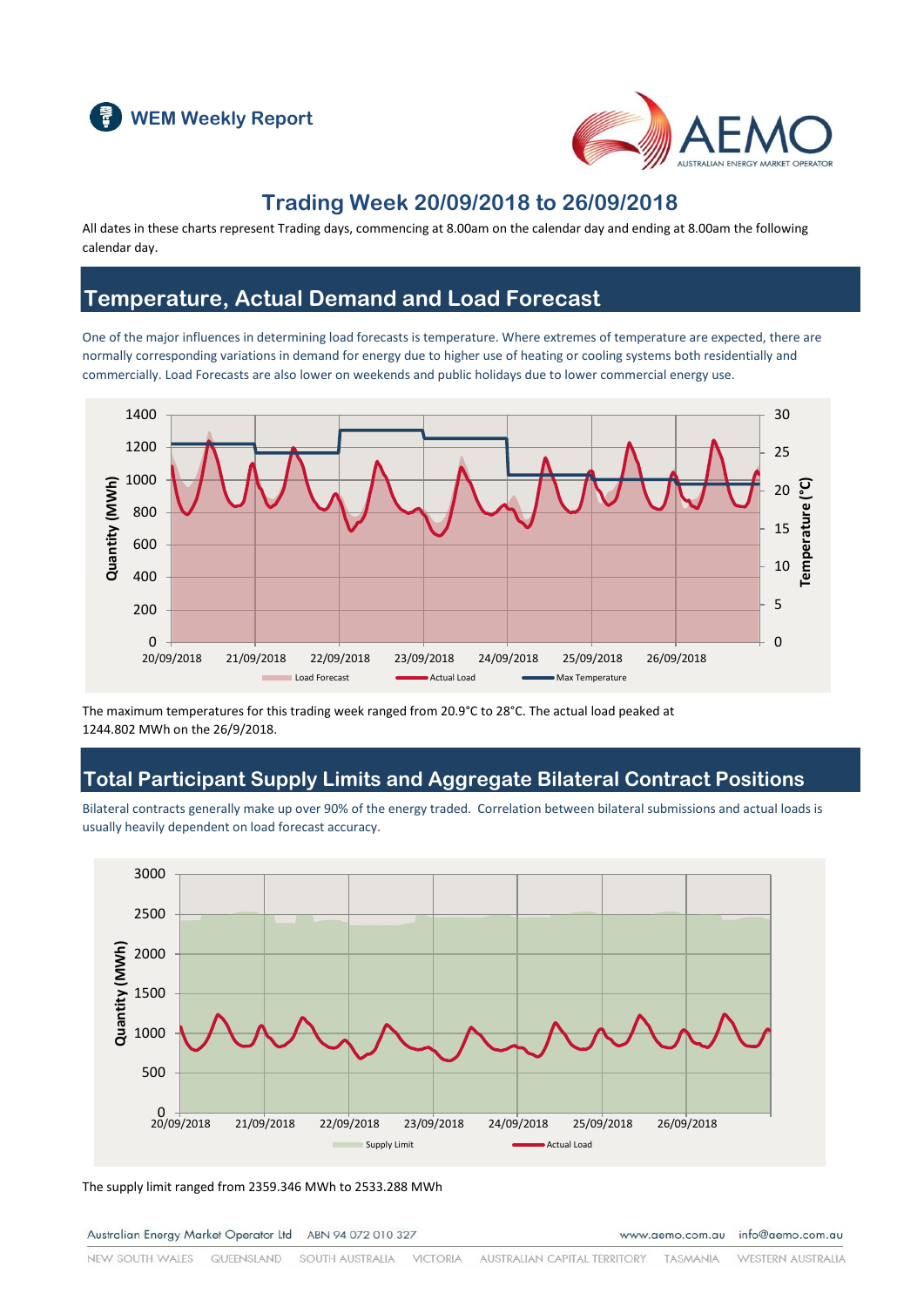# **Net Balancing Market Trades**

Bilateral contracts and STEM trading are generally based on the forecast energy requirements of Participants. When the forecast requirements are higher or lower than the actual requirements for a day, this Market energy must be bought and sold in the balancing mechanism. This graph shows the estimated net balancing trades.



The majority of the balancing activity this week occurred within Balancing Demand. The maximum balancing demand for the week reached 210.9865 MWh on the 20/9/2018. The maximum balancing supply for the week reached -111.132 MWh on the 23/9/2012.

# **Total Traded Energy**

This chart represents a comparison between the total net energy that is traded in Bilateral Contracts, the STEM and the balancing mechanism. Balancing Supply represents cases in which the total contract position is greater than the demand and customers must supply energy back to balancing. Balancing Demand represents cases in which the total contract position is less than the demand and customers must purchase energy from balancing.



Total balancing supply equalled -761.855 MWh whereas total balancing demand equalled 25802.399 MWh. The Total STEM Traded quantity was 10647.609 MWh, with the STEM Clearing Quantity ranging between 3.497 MWh and 110.973 MWh.